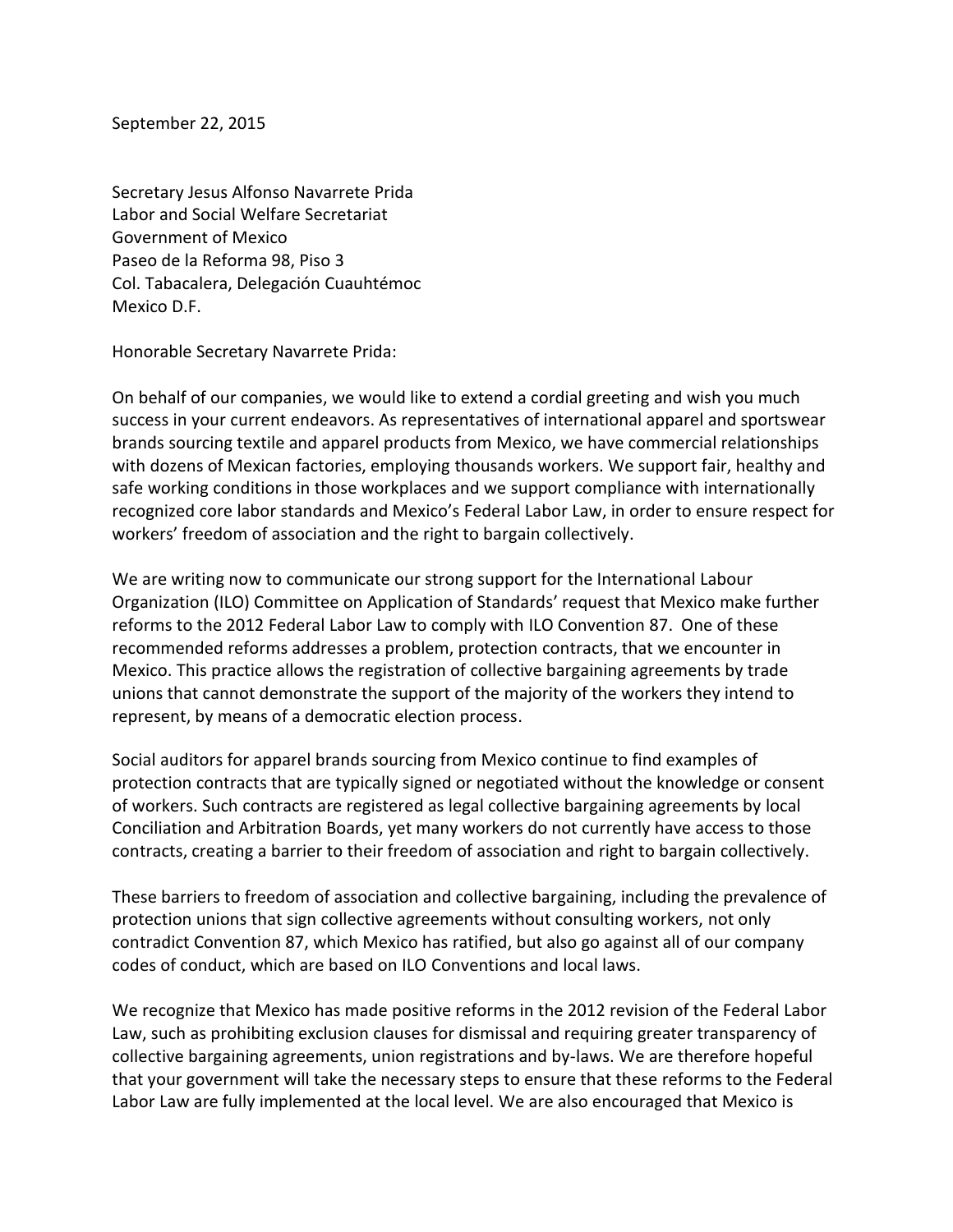considering ratifying ILO Convention 98, which would reinforce your government's commitment to the right of workers to freedom of association and to bargain collectively.

Thank you for the opportunity to share our concerns with you. We look forward to learning more about the steps Mexico is taking to ensure greater respect for freedom of association, the right to bargain collectively and other fundamental worker rights.

Yours truly,



**adidas Group** Gregg Nebel VP, Social and Environmental Affairs



**American Eagle Outfitters Inc.** Helga Ying Vice President, External Engagement and Social Responsibility



**New Balance** Dr. Monica J. Gorman Vice President, Global Compliance



**Nike** Sharla Settlemier VP, Sustainable Manufacturing & Sourcing



**Patagonia** Wendy B. Savage Senior Manager, Supply Chain Social Responsibility & Traceability